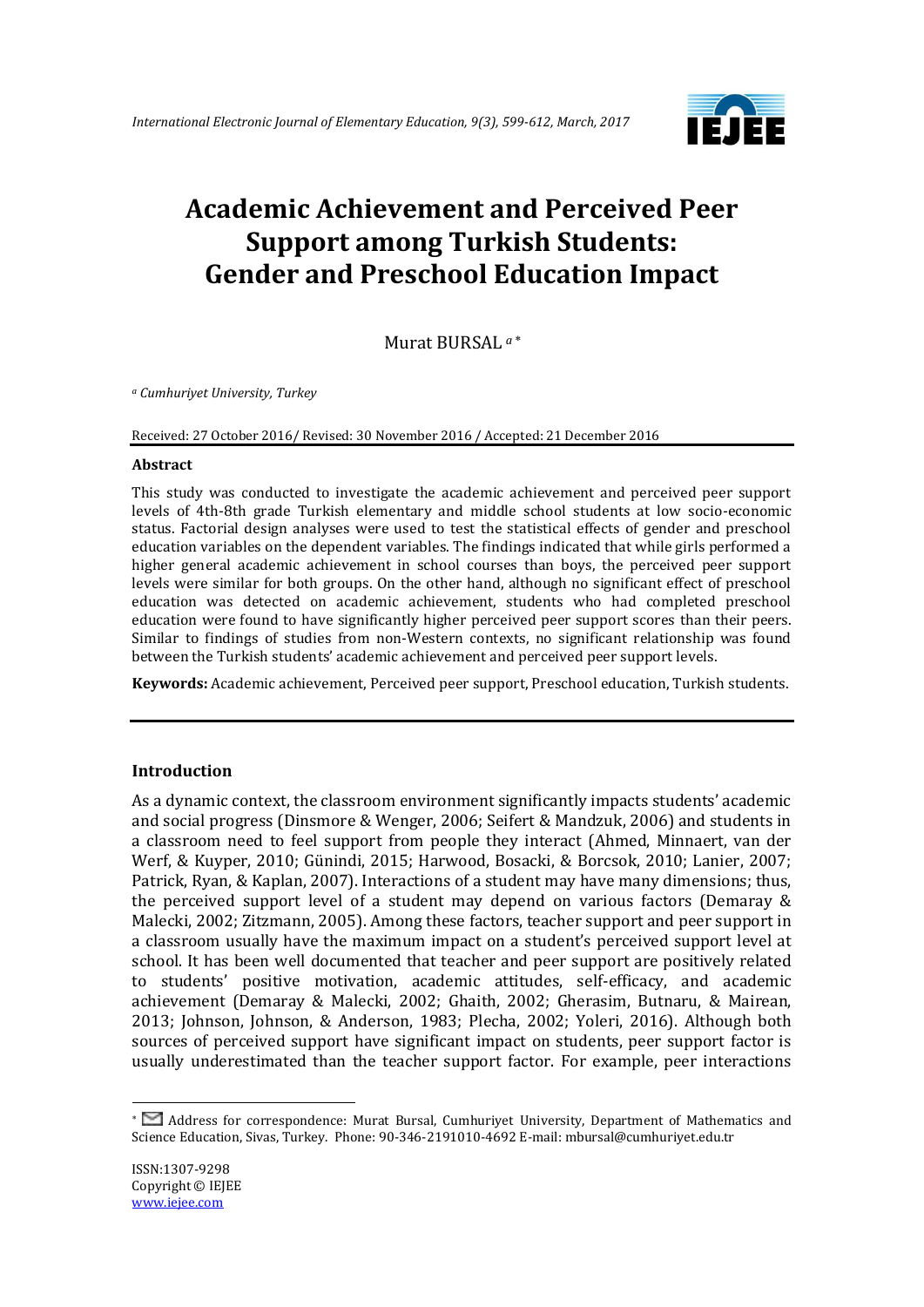are many times considered as off-task and disruptive behaviors (Johnson & Johnson, 1985) and therefore are not sufficiently encouraged in classrooms.

The impact of peer support on students' performance and motivation peaks especially during the early adolescence years (Johnson & Johnson, 1985; Moran & Gonyea, 2003; Wentzel & Caldwell, 1997; Zitzmann, 2005). Early adolescence is characterized by a decline in the academic motivation and performance, especially for disadvantaged students (Chen, 2008; Demaray & Malecki, 2002; DeWit, Karioja, & Rye, 2010; Ryan & Patrick, 2001; Wentzel, 1998). During this period, peer acceptance and cooperation with peers are likely to fuel the academic achievement and social skills (Ahmed et al., 2010; Ryan & Patrick, 2001; Wentzel & Caldwell, 1997; Wentzel & McNamara, 1999; Zitzmann, 2005), whereas lack of peer support speeds up the decrease in the motivation and therefore the decrease in the academic achievement (Gherasim et al., 2013; Lanier, 2007; Wentzel, 1991). On the other hand, unlike the findings from developed Western countries, researchers like Chen (2008) and Gherasim et al. (2013), who had conducted their studies in non-Western contexts, concluded that school achievement is independent of the perceived peer support levels.

# *Preschool Education and Students' Academic and Social Development*

In many of the developed countries, although it is not compulsory, preschool education is a part of formal educational system and it is a sign of raising the educational standards (Gormley Jr, 2000; Kamerman, 2000; Wood & Bennett, 1999). According to the 2001 Organisation for Economic Co-operation and Development (OECD) report on the Early Childhood Education and Care, most children living in OECD countries attend early childhood education programs for one or two years before beginning primary school (OECD, 2001). The preschool education is highly encouraged by the central governments since it allows young students adjust to the future school environments and therefore enhance their academic and social skills in the following years (Anders, Grosse, Rossbach, Ebert, & Weinert, 2013; Gorey, 2001; Johnson, 1996; Ladd, Kochenderfer, & Coleman, 1996; Melhuish, Quinn, Sylva, Sammons, Siraj-Blatchford, & Taggart, 2013; Prince, Hare, & Howard, 2001; Temple & Reynolds, 2007; Wentzel & Caldwell, 1997). Also, it is documented that increasing the duration of the preschool education may have an important positive impact on children's cognitive development (Gorey, 2001; Sammons, Elliot, Sylva, Melhuish, Siraj-Blatchford, & Taggart, 2004).

The preschool education programs are also found to have long-term effects going through the middle school and high school years as well (Gorey, 2001; Schweinhart, Montie, Xiang, Barnett, Belfield, & Nores, 2005; Temple & Reynolds, 2007). Barnett (1995), who has reviewed 36 studies on the long-term effects of preschool education, concluded that early childhood education programs can improve students' future school achievement and social adjustment. Likewise, after a meta-analysis study of 35 experimental studies on preschool intervention, Gorey (2001) reported that students with preschool education had higher academic and intellectual achievement, as well as lower social problems, than their peers. However, Gorey (2001) also noted that the achievement difference between the experimental and control groups diminish over time. On the other hand, some researchers also argue that preventing anti-social behaviors and crimes are among the long-term effects of preschool education (Gorey, 2001; Schweinhart et al., 2005; Temple & Reynolds, 2007; Yoshikawa, 1995).

Although it is highly challenging to conduct longitudinal studies in educational settings, a limited number of comprehensive studies were conducted about the long-term impact of preschool education. The longest and maybe the most famous of these studies is the High/Scope Perry Preschool Project, which was conducted in the United States beginning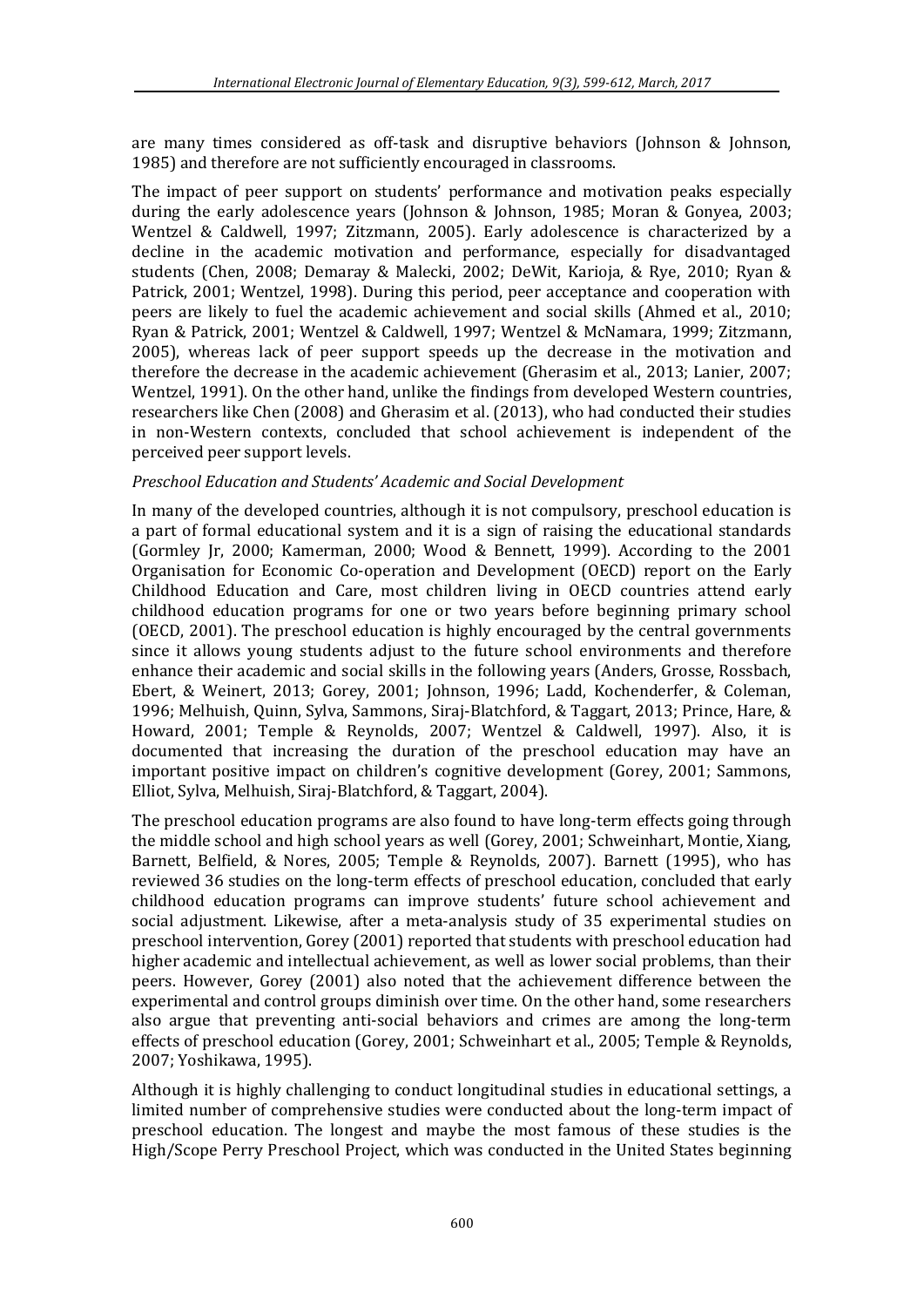in 1962 (Schweinhart et al., 2005). The researchers of the project followed 123 low income children starting from three years of age until the age of forty. The participants of the project were randomly assigned to groups, which either had taken quality preschool education or received no preschool education. Researchers collected annual data until their participants got eleven years old and then data were collected at certain years, such as when participants were 15, 19, 27 and 40 years old. Based on the data from about forty years, researchers argued that high-quality preschool programs would contribute to low SES young children in several ways, such as by enhancing their school success and economic performance, and also lowering crime rate in adulthood (Schweinhart et al., 2005).

Another long-term study, The Effective Provision of Pre-school Education (EPPE), was conducted in England between 1997 and 2003 with over 3000 young children between the ages of three and seven (Sammons, Siraj-Blatchford, Sylva, Melhuish, Taggart, & Elliot, 2005). Researchers of the EPPE project collected both quantitative and qualitative data to investigate children's social/behavioral development and concluded that "pre-school can be seen as an effective intervention in relation to policy goals of promoting social inclusion through providing vulnerable groups of young children with high quality pre-school experiences that enable a better start to primary school" (Sammons et al., 2005, p. 222). Similarly, after a study of 367 students until their third grade between the years of 1979 and 1981, Prince et al. (2001) concluded that students with preschool education have significantly higher mathematics, science, and English test scores than their peers.

As many other developing countries, preschool education is recently gaining more support and spreading in Turkey. However, according to the school enrollment statistics, the percentage of 4-5 years old children enrolled in preschool education is still less than 50% by 2015 (Ministry of National Education, 2015). Consistent with the international literature, many Turkish researchers have found that completing preschool education improves both academic and social skills of students and allows students to adapt elementary school easier than their peers (Aslanargun & Tapan, 2011; Elibol-Gültekin, 2008; Erbay, 2008; Işıkoğlu-Erdoğan & Şimşek, 2014; Taner & Başal, 2005; Yoleri & Tanış, 2014). However, these studies on the future impact of preschool education were usually conducted immediately after the preschool programs or at the first grade of the elementary schools. No study was located in the literature focusing on the long-term academic and social outcomes of the preschool education on the Turkish students during the middle school years. Whether or not completing the preschool education has utmost importance for students at low socio-economic status (SES) because it has been reported that students from low SES can perform as high as their peers if they receive high-quality preschool education (Apiwattanalunggarn & Luster, 2005; Erkan, 2011; Melhuish et al., 2013; Sammons et al., 2004; Schweinhart et al., 2005; Sylva, 2014).

#### *What Variables Impact Peer Support?*

Researchers investigating the interaction between demographic variables and elementary and/or middle school students' peer support levels report various findings. For example, while some of them concluded that there is no difference in the perceived peer support levels due to gender (Lanier, 2007), others reported that girls tend to receive higher peer support than boys (Gherasim et al., 2013; Malecki & Demaray, 2002; Oelsner, Lippold, & Greenberg, 2011). Along these studies, some researchers reported that the perceived peer support levels of boys and girls depend on the types of academic or social classroom activities (Lanier, 2007; Wentzel & Caldwell, 1997). After a comparison study of elementary students, Zitzmann (2005) found that girls are more influenced by the peer relations compared to boys and concluded that the differences in the interaction ways and types of girls and boys with their peers would be the reason of this difference. On the other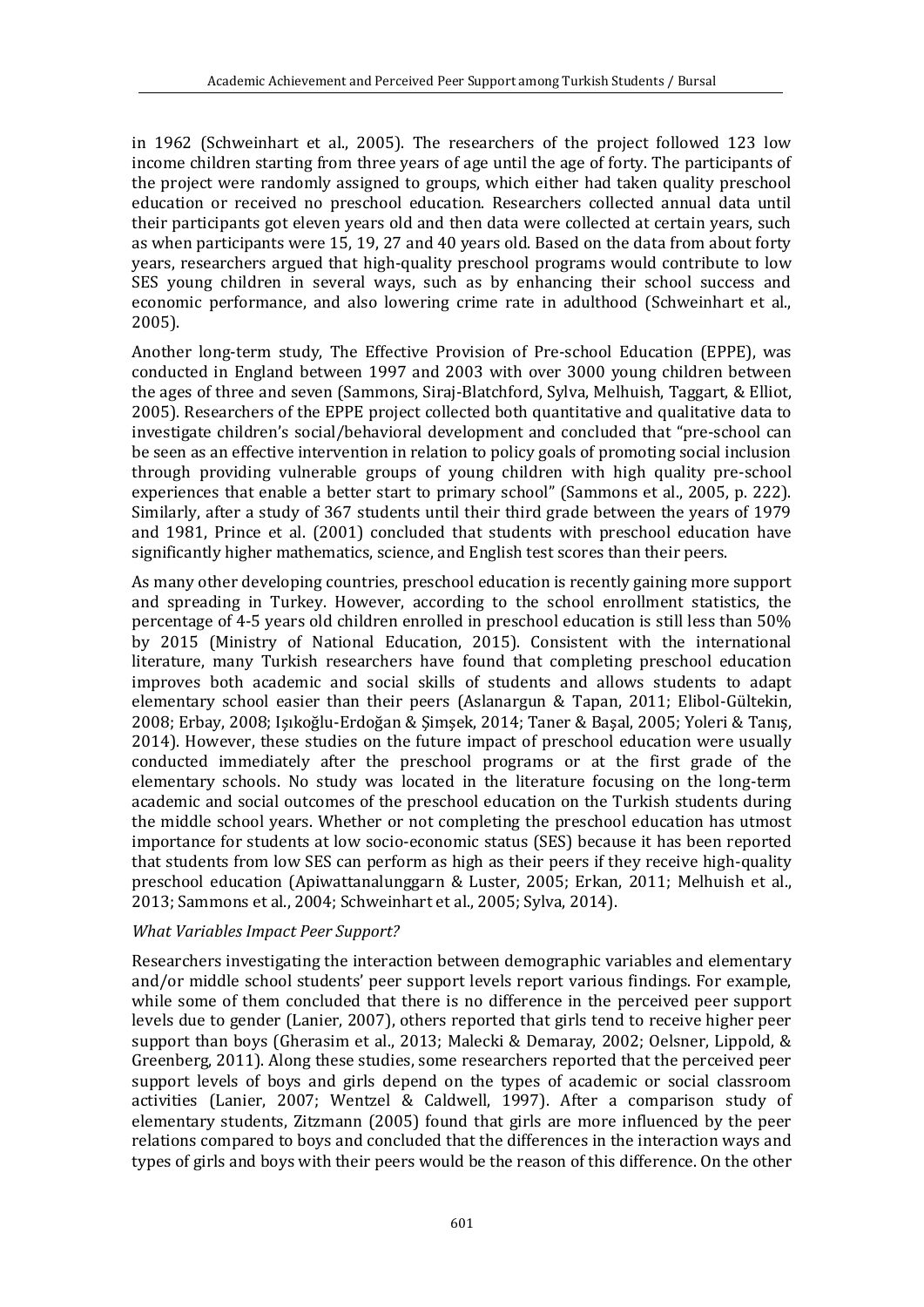hand, researchers investigating the impact of preschool education on students' future social relations usually reported that students who had participated in preschool programs significantly have stronger social relations with their peers (Barnett, 1992; 1995; Erbay, 2008; Gorey, 2001; Sammons et al., 2005; Schweinhart et al., 2005; Wentzel & Caldwell, 1997; Yoshikawa, 1995).

Having more social experience and thus having better social skills would probably impact the perceived peer support levels of students but it has not been investigated that whether the perceived peer support levels of students depend on their prior participation in preschool programs. Since there is lack of data about the impact of preschool programs on Turkish students' long-term future academic and social development, this study would contribute to the literature by providing data on this topic. The research questions investigated in this study are:

- 1) Do low-SES Turkish students' gender and/or their completion of preschool education impact their average course scores?
- 2) Do low-SES Turkish students' gender and/or their completion of preschool education impact their perceived peer support?
- 3) Is there a significant correlation between the perceived peer support and average course scores of low-SES Turkish students?

# **Method**

### *Participants*

The participants of the main study were 1611 fourth through eighth grade Turkish students (42% girls and 58% boys). A purposive sampling method was used to have a homogeneous low-SES sample. During the sampling procedure, 2% of the participants (*n*=39), whose family monthly income was reported to be higher than the hunger limit of a four people family in Turkey, were excluded from the analyses. On the other hand, since a vast majority of the participants (94%) lived with their both parents, the rest of the (*n*=92) participants were excluded from the analyses to be able to control the impact of the segregated families. The remaining sample consisted of 1480 students (43% girls and 57% boys), all of whom had lower family monthly incomes than the hunger limit of a four people family in Turkey. The parental educational levels of participants were mostly at elementary school level or lower (94% for mothers and 70% for fathers) and only 17% of the participants (*n*=224) received preschool education. Due to lack of data on the course scores of 168 transferring students, the analyses on average course scores were conducted with the remaining 1312 students. The distributions of participants by grade level for both analyses are summarized in Table 1.

|         | Peer Support Analysis |      | Course Scores Analysis |      |  |
|---------|-----------------------|------|------------------------|------|--|
|         | n                     | $\%$ | n                      | $\%$ |  |
| Grade 4 | 216                   | %15  | 207                    | %16  |  |
| Grade 5 | 270                   | %18  | 251                    | %19  |  |
| Grade 6 | 302                   | %20  | 266                    | %20  |  |
| Grade 7 | 320                   | %22  | 282                    | %22  |  |
| Grade 8 | 372                   | %25  | 306                    | %23  |  |
| Total   | 1480                  | %100 | 1312                   | %100 |  |

**Table 1.** *The Distribution of the Participants by Grade Level for Peer Support and Course Scores Analyses*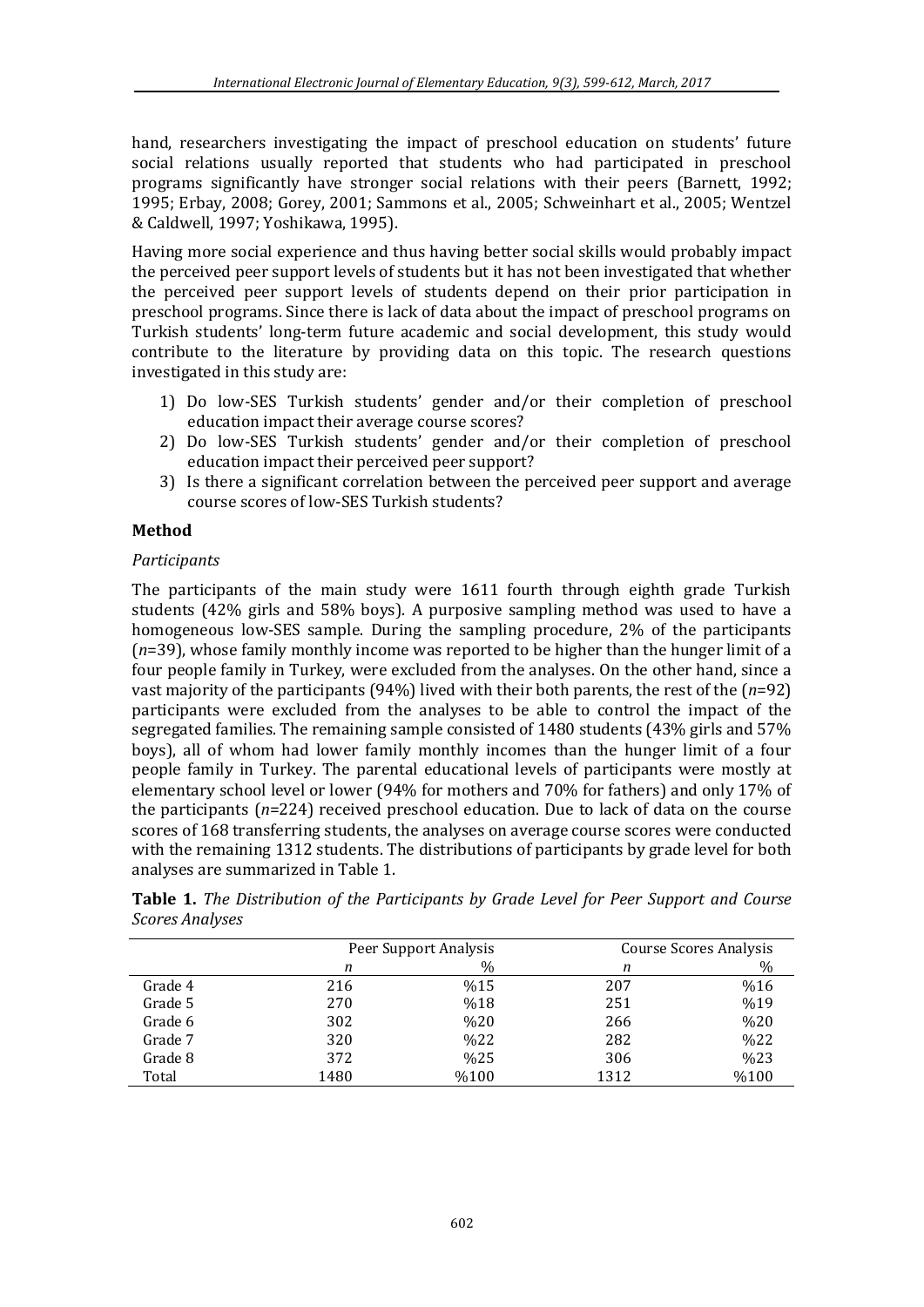### *Materials and Procedure*

The academic achievement data were collected through the Turkish Ministry of Education web database upon official permissions, where all participants' course success scores were recorded on a 100-point grading scale. As the indicator of the general academic achievement of students at their grade level, the average scores of students in Mathematics, Science, Social Sciences and Turkish courses were calculated. The names of the students were kept confidential and were used only for matching the data from research instruments, which were administered only to volunteer students. Students were told that they were free to participate in the study; therefore, the whole data of the study – both the research instrument data and academic achievement data– were collected only from the volunteer students.

A demographic survey was designed for gathering personal data about participants, which included questions about students' gender and family SES indicators. The demographic survey is administered along with the Classroom Life Instrument (Johnson et al., 1983), which was used for measuring the participants' perceived peer support scores. The Classroom Life Instrument (CLI) was originally designed as a 59-item survey consisting of 12 factors to assess students' relationships with peers and teachers and their attitudes toward social interdependence. Among the 59 items, four items belonged to the student academic support factor and five items were belonged to the student social support factor (Johnson et al., 1983). Since the purpose of this study was to investigate the peer support levels, only these 9 items related to student support factors were selected from the original CLI. The respondents were asked to rate each item on a 5-point Likert scale of "1: Completely false, 2: False much of the time, 3: Sometimes true and sometimes false, 4: True much of the time, 5: Completely true". The total scores of the nine CLI items were divided by the number of items; therefore the score range for the CLI is 1 to 5, and the higher the score, the higher the perceived peer support. The internal reliability alpha coefficients were reported to be .67 for the student academic support factor and .78 for the student personal support factor (Johnson et al., 1983).

The shortened version of the CLI was translated into Turkish by the author and a Turkish graduate student majoring in elementary science education at an American university. Turkish versions of the surveys were then back-translated into English with the help of another Turkish graduate student majoring in secondary science education at the same American university. Examination of the original versions and the back-translated versions by these experts indicated that the Turkish translations of the surveys were parallel to the original surveys. The Turkish version of the CLI was administered to 280 sixth through eighth grade Turkish middle school students as a pilot study. The participants of the pilot study had similar demographic characteristics to the main study group; however the pilot study participants were not allowed to participate in the main study again. Based on the exploratory factor analysis on the pilot group, the nine items selected from the CLI were found not to contribute to two separate factors of student academic and personal support, but to a single factor with a minimum factor loading of .49. The total explained variance was found 39% for the single factor solution. The Cronbach alpha reliability coefficient was found .80 for this single factor consisting of nine items. Based on these analyses, this single factor in the Turkish version of the CLI is named as perceived peer support, which comprises both the academic and social support provided from the peers.

The structural validity of the Turkish version of the CLI was checked for the main study with the same procedure as well. The Kaiser-Meyer-Olkin (KMO) Measure of Sampling Adequacy value of .90, along with the significant result of the Bartlett's Test of Sphericity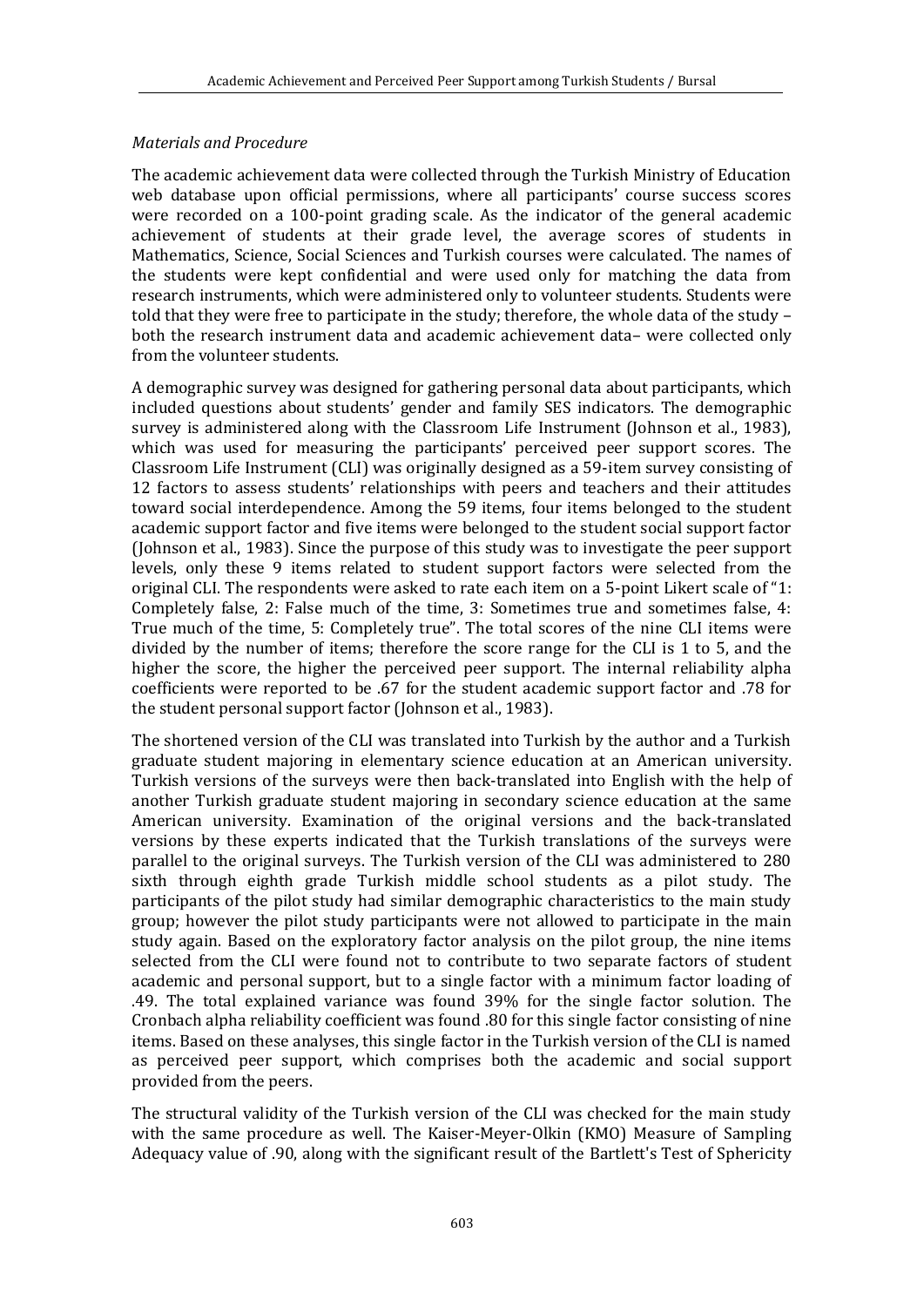(*p*<.001), indicated that the data from the sample of this study can be concluded to be appropriate for conducting factor analyses (Pallant, 2007). The exploratory factor analysis for the main study group yielded a single factor solution as well, where all items significantly contributed to the same factor with a minimum factor loading of .51. The Cronbach alfa reliability coefficient was found .83 in the main study and thus it is concluded that the data from the Turkish version of the CLI in this study are both valid and reliable. The findings from the factor analysis of pilot study and the main study are summarized in Table 2.

| Original Factor<br>Name            | Item (Other students in this class,)   | Pilot Study | Main Study | New<br>Factor<br>Name |
|------------------------------------|----------------------------------------|-------------|------------|-----------------------|
|                                    | think it is important to be my friend. | .70         | .61        |                       |
|                                    | really care about me.                  | .68         | .73        |                       |
| <b>Student Personal</b><br>Support | like me as much as they like others    | .68         | .73        |                       |
|                                    | like me the way I am.                  | .59         | .66        | Perceived             |
|                                    | care about my feelings                 | .49         | .51        | Peer                  |
| Student Academic<br>Support        | want me to come to class every day.    | .67         | .65        | Support               |
|                                    | want me to do my best schoolwork       | .66         | .66        |                       |
|                                    | like to help me learn.                 | .61         | .68        |                       |
|                                    | care about how much I learn.           | .51         | .59        |                       |
|                                    | <b>Explained Variance Percentage</b>   | 39%         | 42%        |                       |

|  | Table 2. The factor loadings and factor structure of the Turkish version of the CLI. |  |  |
|--|--------------------------------------------------------------------------------------|--|--|
|  |                                                                                      |  |  |

### *Data Analysis*

Factorial analysis of variance (ANOVA) models, consisting of the main effects and the interaction effect of the independent variables (gender and preschool education), were used for investigating the first and second research problems. The assumption of the homogeneity of variances was controlled for all ANOVA models with the Levene's test and it is confirmed that none of the models violated this assumption. Partial eta-squared effect sizes were also calculated to assess the practical significance of the comparisons. As for research problem three, the significance of the relationship between the dependent variables (perceived peer support scores and average course scores) was explored by calculating the Pearson-correlation coefficient. The significance level was used .05 for all statistical analyses.

# **Findings**

The descriptive statistics of all sub-groups compared in the first research problem are summarized in Table 3a and the results from the factorial ANOVA model for the main effects and the interaction effect of the gender and preschool education variables on participants' average course scores are reported in Table 3b.

**Table 3a.** *The average course scores descriptive statistics of subgroups* 

| Gender | Mean  | sa    |     | <sup>o</sup> reschool | Mean        | sd    |      |
|--------|-------|-------|-----|-----------------------|-------------|-------|------|
| Girl   | 62.89 | 13.77 | 601 | No                    | 59.15       | 14.81 | 104ء |
| Boy    | 55.99 | 15.05 | 711 | Yes                   | 59.17<br>17 | 15.25 | 208  |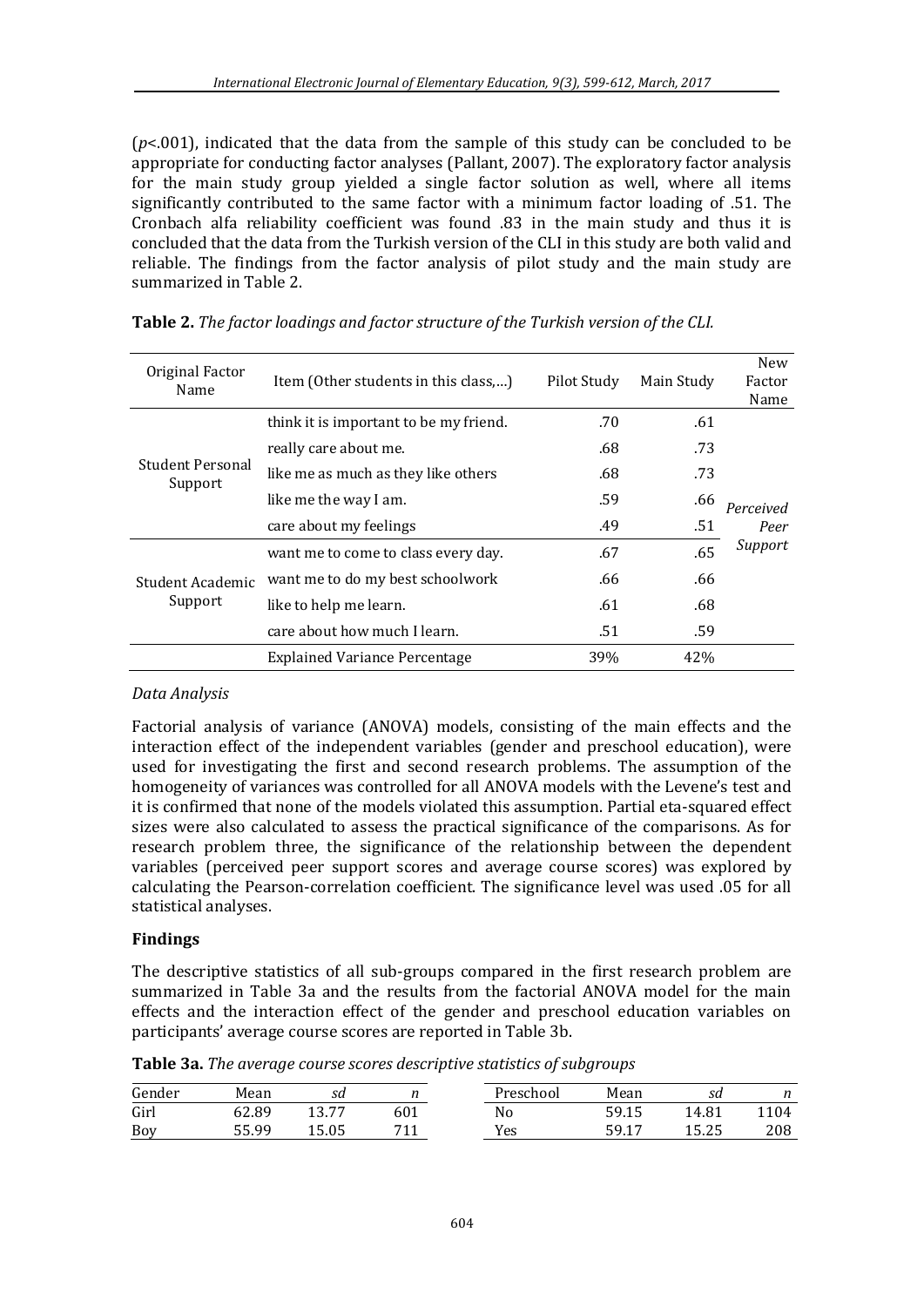|                   | <b>Factorial ANOVA Statistics</b> |       |          |      |  |  |
|-------------------|-----------------------------------|-------|----------|------|--|--|
| Effect Label      | dt                                |       |          | n۷   |  |  |
| Gender            |                                   | 33.37 | ${<}.01$ | .02  |  |  |
| Preschool         |                                   | 0.01  | .92      | .00  |  |  |
| Gender* Preschool |                                   | 0.54  | .46      | .00. |  |  |

**Table 3b.** *Factorial ANOVA results for the effects of independent variables on participants' average course scores*

Based on the descriptive statistics in Table 3a, the average course scores of girls are about 7 point higher than the average scores of males in a 100-point scale, whereas there seems no major difference between the preschool education variable categories. The factorial ANOVA results from Table 3b, indicate that while the interaction effect (gender\*preschool) and the main effect of preschool education variable had no significant effect on students' average scores, gender variable has a significant main effect  $(F_{(1,1308)}=33.37; p<.01; \eta^2=.02)$ on students' average course scores. Therefore, it can be concluded that the average course scores of girls are significantly higher than the boys in this low-SES sample. The partial eta-squared effect size shows that the gender variable has a small effect size on average course scores.

The descriptive statistics of all sub-groups compared in the second research problem are summarized in Table 4a and the results from the factorial ANOVA model for the main effects and the interaction effect of the gender and preschool education variables on participants' perceived peer support scores are reported in Table 4b.

|        |      |      |     | <b>Table 4a.</b> The perceived peer support descriptive statistics of subgroups |      |      |      |
|--------|------|------|-----|---------------------------------------------------------------------------------|------|------|------|
| Gender | Mean |      |     | Preschool                                                                       | Mean |      |      |
| Girl   | 3.13 | በ 91 | 640 | No                                                                              | 3.14 | 0.89 | 1256 |
| Boy    | 3.20 | 0.87 | 840 | Yes                                                                             | 3.34 | 0.86 | 224  |

**Table 4a.** *The perceived peer support descriptive statistics of subgroups* 

**Table 4b.** *Factorial ANOVA results for the effects of independent variables on participants' perceived peer support* 

|                   | u |            |      | n    |
|-------------------|---|------------|------|------|
| Gender            |   | 1.09       | .30  | .00  |
| Preschool         |   | 9.13       | <.01 | .U 1 |
| Gender* Preschool |   | $\rm 0.02$ | .89  | .00  |

As seen in Table 4a, while the mean perceived peer support scores of girls and boys seem to be very close, a clear difference in peer support scores appears between the groups formed by the preschool education variable. The factorial ANOVA results from Table 4b, indicate that while the interaction effect (gender\*preschool) and the main effect of gender variable had no significant effect on the perceived peer support levels, preschool education variable has a significant main effect  $(F_{(1,1476)}=9.13; p<0.01; n<sup>2</sup>=0.01)$  on students' perceived peer support scores. Based on these findings, it can be concluded that the perceived peer support scores of students, who had previous preschool education, are significantly higher than those, who had not preschool education, in this low-SES sample. The partial eta-squared effect size shows that the preschool education variable has a small effect size on perceived peer support scores.

The Pearson-correlation coefficient  $(r=0.03; p=.27)$ , calculated for answering the third research problem, shows that the correlation between the participants' average course scores and perceived peer support levels is almost zero and therefore no statistically significant relationship exists between these variables.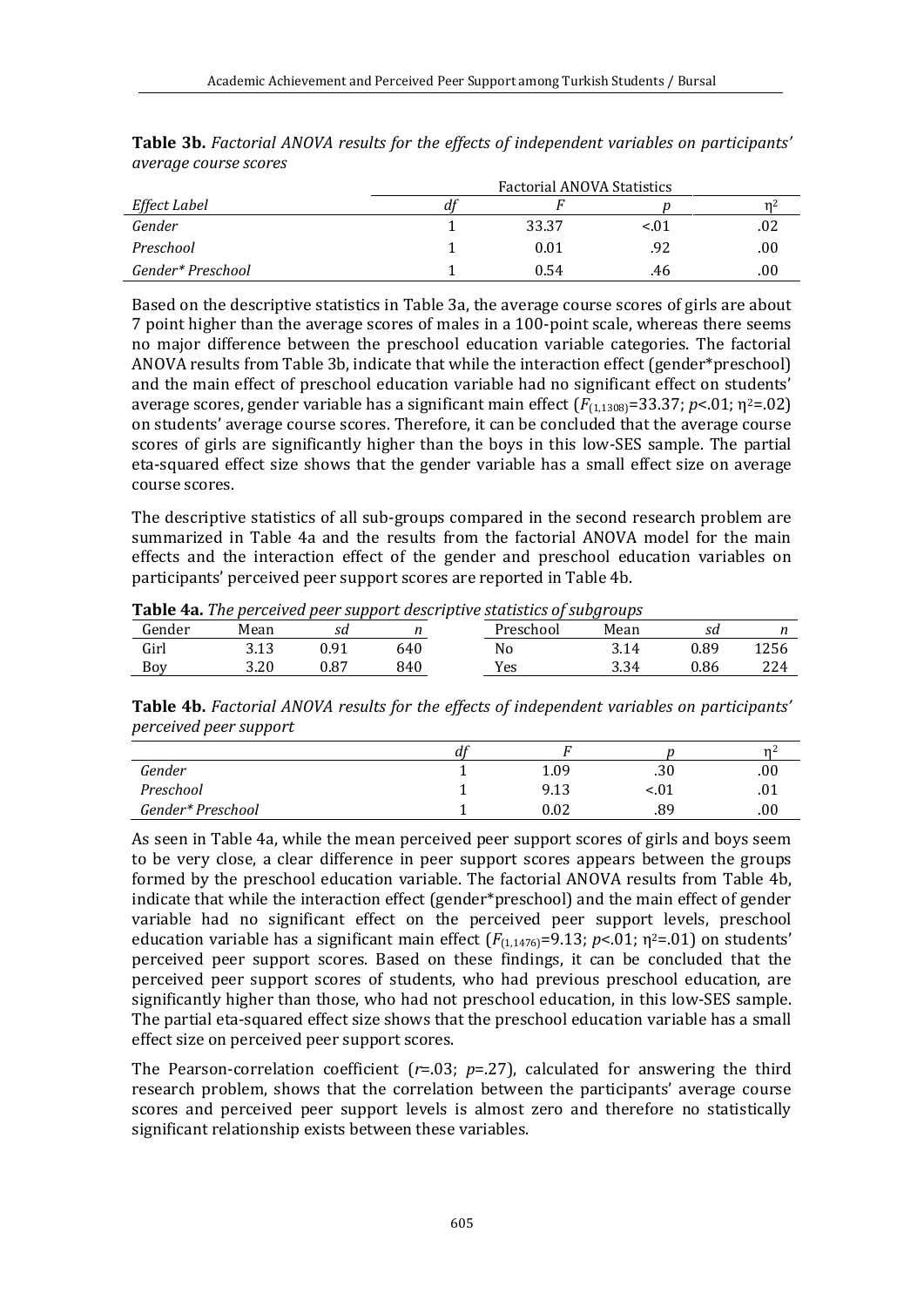#### **Discussion and Conclusions**

The findings of this study indicate that Turkish students' gender and completion of preschool education variables have different impact patterns on their future academic and social skills. The findings from the factorial variance analyses show that although both genders have similar perceived peer support levels, girls are found to have significantly higher average course scores than boys. These findings are consistent with the comparisons of girls and boys in various recent studies in Turkey (Bursal, 2013; Yıldırım, Yıldırım, Yetişir, & Ceylan, 2013), as well as with international studies across the globe (Martin, Mullis, Foy, & Stanco, 2012; Mullis, Martin, Foy, & Arora, 2012). The similar levels of the perceived peer support for both girls and boys agree with the findings of Lanier (2007) and Wentzel and Caldwell (1997), which indicate that the perceived peer support levels do not change significantly across gender groups at middle school level.

On the other hand, there is a much larger consensus on the interaction of gender and academic achievement variables. There have been an increasing number of studies in recent years that report differences in the academic success levels in favouring of girls (Bursal, 2013; Martin et al., 2012; Mullis et al., 2012; Yıldırım et al., 2013). The reports of the most comprehensive academic achievement studies around the world, such as Trends in International Mathematics and Science Study (TIMSS) and Programme for International Student Assessment (PISA), also repeatedly cite girls as having higher academic achievement than boys in their latest reports (Martin et al., 2012; Mullis et al., 2012; OECD, 2010; 2013). The case is similar for Turkish students, since Turkish girls were found have higher science and reading achievement than boys at the 8th grade level in several TIMSS and PISA studies (Educational Research and Development Agency [ERDA], 2007; 2010). For example, according to the national PISA 2006 report for Turkey, "In general of Turkey, when students' mean science performance scores were considered, female students are more successful than male students." (ERDA, 2007, p. 31-32). Similarly, it is stated in the national PISA 2010 report for Turkey that "Girls outperform boys in reading in all participant countries… The difference between Turkish students' reading scores is 43 in favour of girls." (ERDA, 2010, p. 42).

The findings for the impact of preschool education yielded different patterns on the dependent variables as well. Although many Turkish (Aslanargun & Tapan, 2011; Elibol-Gültekin, 2008; Erbay, 2008; Işıkoğlu-Erdoğan & Şimşek, 2014; Taner & Başal, 2005; Yoleri & Tanış, 2014) and other researchers (Anders et al., 2013; Barnett, 1995; Johnson, 1996; Ladd et al., 1996; Melhuish et al., 2013; Prince et al., 2001; Sammons et al., 2004; 2005; Schweinhart et al., 2005; Temple & Reynolds, 2007; Wentzel & Caldwell, 1997; Yoshikawa, 1995) argued that completing preschool education would increase both the future academic achievement and social skills of students, the findings of this study supported only the long-term impact of preschool education on the social skills of students.

The insignificant difference in the average course scores of students who had and had not completed preschool education would be explained by the differences in the contextual factors and by the long time-gap between the preschool education period and the middle school years. This finding is consistent with Gorey's (2001) conclusion after a metaanalysis study of 35 educational experiments that the achievement difference between the students with preschool education and without preschool education diminish over time. Also, another factor, which has not been investigated in this study, would be the quality of the preschool education that the participants completed. Many previous researchers (Anders et al., 2013; Melhuish et al., 2013; Sammons et al., 2004; 2005; Sylva, 2014) point out that only high quality preschool education provides enduring impact on students' future academic development. Therefore, one possible reason for the insignificant impact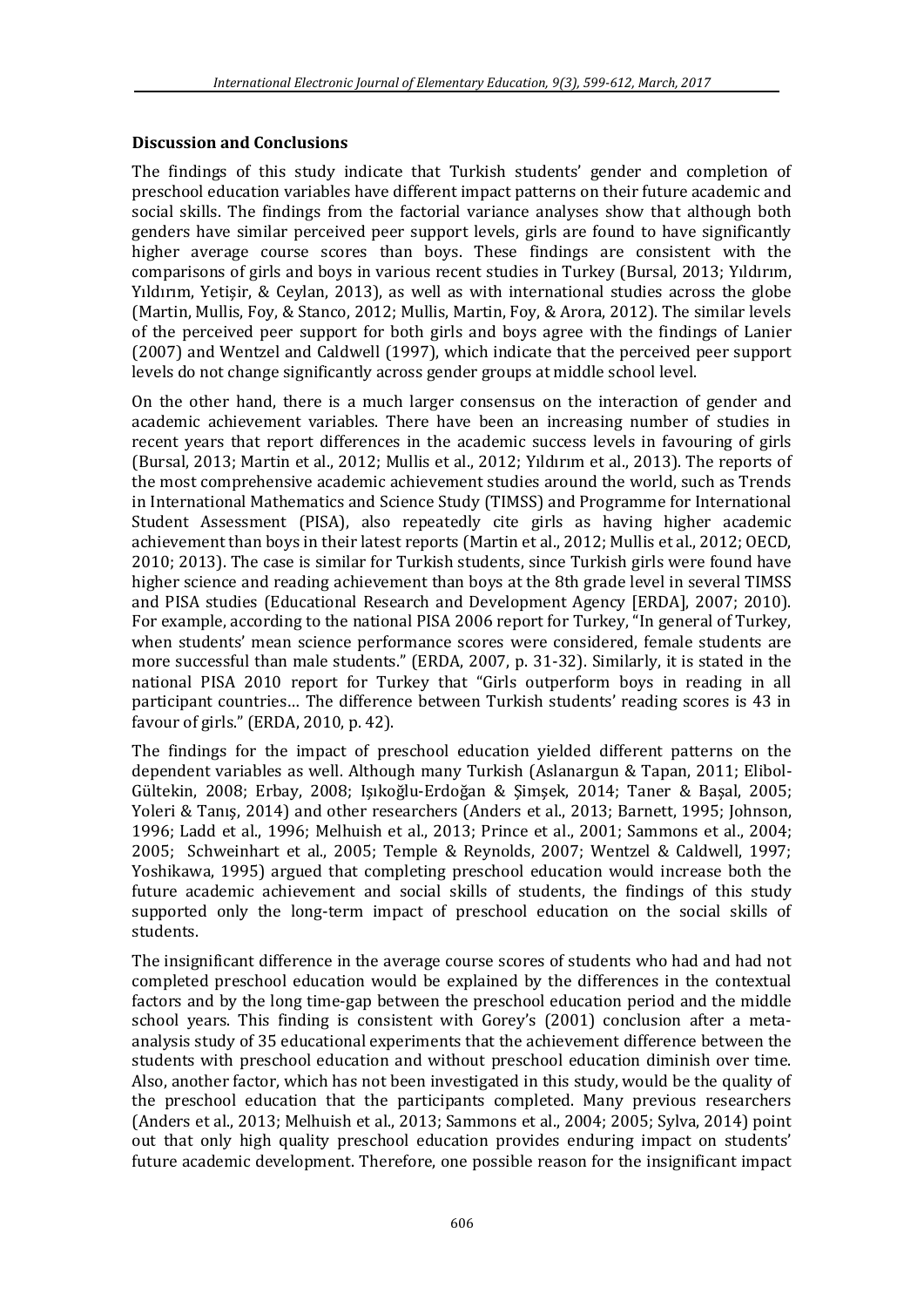of preschool education on the future academic scores of participants would be the quality of the preschool education programs they had completed. Since exploring the quality of the preschool programs was out of the scope and possibilities of this study, it can be regarded as a limitation of the study. Following the findings of this study, future studies focusing on the quality of Turkish preschool education programs are needed to explain the interplay between the quality and long-term impact of the preschool education.

On the other hand, the significant difference in favour of the perceived peer support levels of students who had completed preschool education, show that the social impact of the preschool education is more likely to continue until the middle school years. Although no long-term academic impact of preschool education was detected in this study, the participants with previous preschool education experience were found to have significantly higher perceived peer support than their peers. As was discussed above, the quality of the preschool education question may appear here; however; it can be concluded from the findings that completing the preschool allows enhancing the future interactions of students with their peers in a positive direction, regardless of the quality of the preschool education program. The early social interactions of children during the preschool years may help them gain more social skills than their peers, even in the standard preschool education programs. These findings are supported by the previous research (Barnett, 1995; Gorey, 2001; Sammons et al., 2005; Schweinhart et al., 2005; Temple & Reynolds, 2007; Yoshikawa, 1995), which had reported that preschool education might have a long-term impact of enhancing students' social skills. Therefore, it can be concluded that the preschool education may have provided a positive effect on the peer relations of the sample of this study. As was recommended above, further studies are needed to explore the relationship of the quality of preschool education programs and their long-term impact on students' social skills development.

The weak correlation between the average course scores and the perceived peer support scores of students indicate that Turkish students' peer support levels are independent of their academic achievement levels. While this finding contradicts to the findings of studies in developed Western countries (Ryan & Patrick, 2001; Wentzel & Caldwell, 1997; Wentzel & McNamara, 1999; Zitzmann, 2005), it is well consistent with the studies conducted in non-Western countries (Chen, 2008; Gherasim et al., 2013) which had concluded that the school achievement is independent of the perceived peer support levels.

Based on the findings of this study, it can be argued that preschool education have a positive impact on students' future peer relations. Students who attend preschool education programs are likely to perceive a higher peer support, which is probably the outcome of gaining social skills at early ages. However, there is much more to say about the long-term impact of the preschool education. These issues are especially important for Turkey because although Turkish authorities are trying to widespread the preschool education, there has been very little effort on exploring the long-term impact of Turkish preschool education programs. This study may serve as a stepping-stone; however, longitudinal studies from kindergarten to college years, should be conducted to gather more persuasive data about the academic and social impact of the preschool education.

This study was limited to participants from a low-SES sample, therefore new studies are needed to explore the impact of preschool education on the students from middle and higher SES levels. Also, instead of merely using a survey instrument, additional qualitative data sources, such as observations, blogs and interviews, can be used for investigating the perceived peer support among students. Another limitation of the study is the time-gap between the preschool years and the grade levels (4th through 8th) that were included in the study. Longitudinal panel design studies, where annual data from same students are collected beginning from the preschool education through the elementary and middle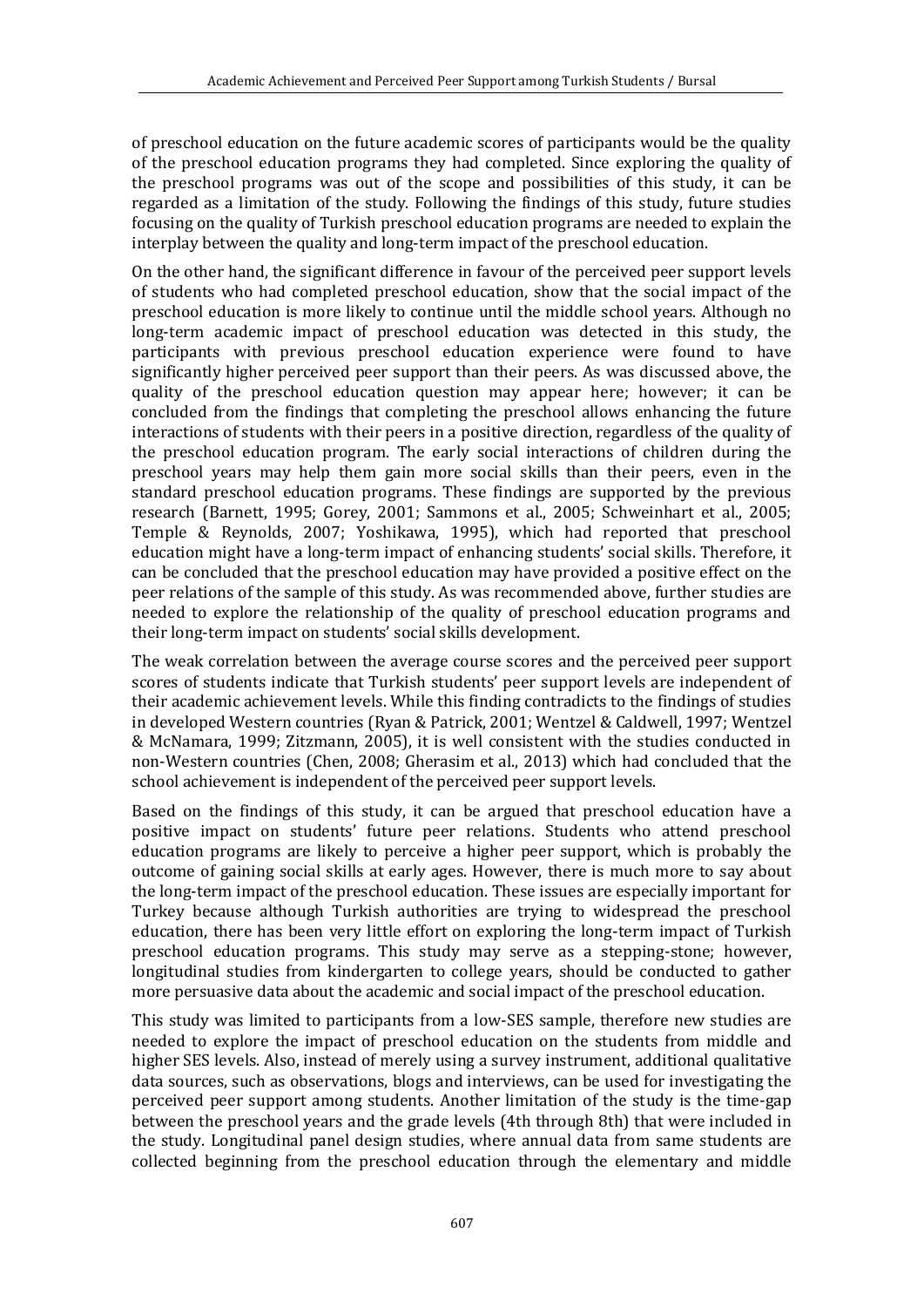school years would provide more detailed information about the academic and social impact of the preschool education in the following years.

• • •

#### **References**

- Ahmed, W., Minnaert, A., van der Werf, G., & Kuyper, H. (2010). Perceived social support and early adolescents' achievement: The mediational roles of motivational beliefs and emotions*. Journal of Youth and Adolescence*, *39*(1), 36–46.
- Anders, Y., Grosse, C., Rossbach, H-G., Ebert, S., & Weinert, S. (2013). Preschool and primary school influences on the development of children's early numeracy skills between the ages of 3 and 7 years in Germany*. School Effectiveness and School Improvement*, *24*(2), 195–211.
- Apiwattanalunggarn, K. L. & Luster, T. (2005). Individual differences in the school performance of 2nd-grade children born to low-income adolescent mothers: Findings from an 8-year longitudinal study. *Journal of Research in Childhood Education*, *19*(4), 314–332.
- Aslanargun, E. & Tapan, F. (2011). Preschool education and its effects on children. *Abant İzzet Baysal University Education Faculty Journal*, *11*(2), 219–238.
- Barnett, W. S. (1992). Benefits of compensatory preschool education. *The Journal of Human Resources*, *27*(2), 279–312.
- Barnett, W. S. (1995). Long-term effects of early childhood programs on cognitive and school outcomes. *The Future of Children*, *5*(3), 25–50.
- Bursal, M. (2013). Longitudinal investigation of elementary students' science academic achievement in 4-8th grades. *Educational Sciences: Theory & Practice*, *13*(2), 1141–1156.
- Chen, J. J-L. (2008). Grade-level differences: Relations of parental, teacher and peer support to academic engagement and achievement among Hong Kong students. *School Psychology International*, *29*(2), 183–198.
- Demaray, M. K. & Malecki, C. K. (2002). The relationship between perceived social support and maladjustment for students at risk*. Psychology in the Schools*, *39*(3), 305–316.
- DeWit, D.J., Karioja, K., & Rye, B. J. (2010). Student perceptions of diminished teacher and classmate support following the transition to high school: Are they related to declining attendance? *School Effectiveness and School Improvement*, *21*(4), 451–472.
- Dinsmore, J. & Wenger, K. (2006). Relationships in preservice teacher preparation: From cohorts to communities.*Teacher Education Quarterly*, *33*(1), 57–74.
- Educational Research and Development Agency [ERDA] (2007). *PISA 2006: Programme of international student assessment national pre-report.* Republic of Turkey Ministry of National Education, Ankara.
- Educational Research and Development Agency [ERDA] (2010). *PISA 2009: Programme of international student assessment national pre-report.* Republic of Turkey Ministry of National Education, Ankara.
- Elibol-Gültekin, S. (2008). *Multi-variable evaluation of 5 year olds' social skills*. Master's Thesis, Ankara University, Educational Sciences Institute, Ankara: Turkey.
- Erbay, E. (2008). *The level of having social skills of the pre-school educated and not pre-school educated students at first class of primary schools*. Master's Thesis, Pamukkale University Social Sciences Institute, Denizli: Turkey.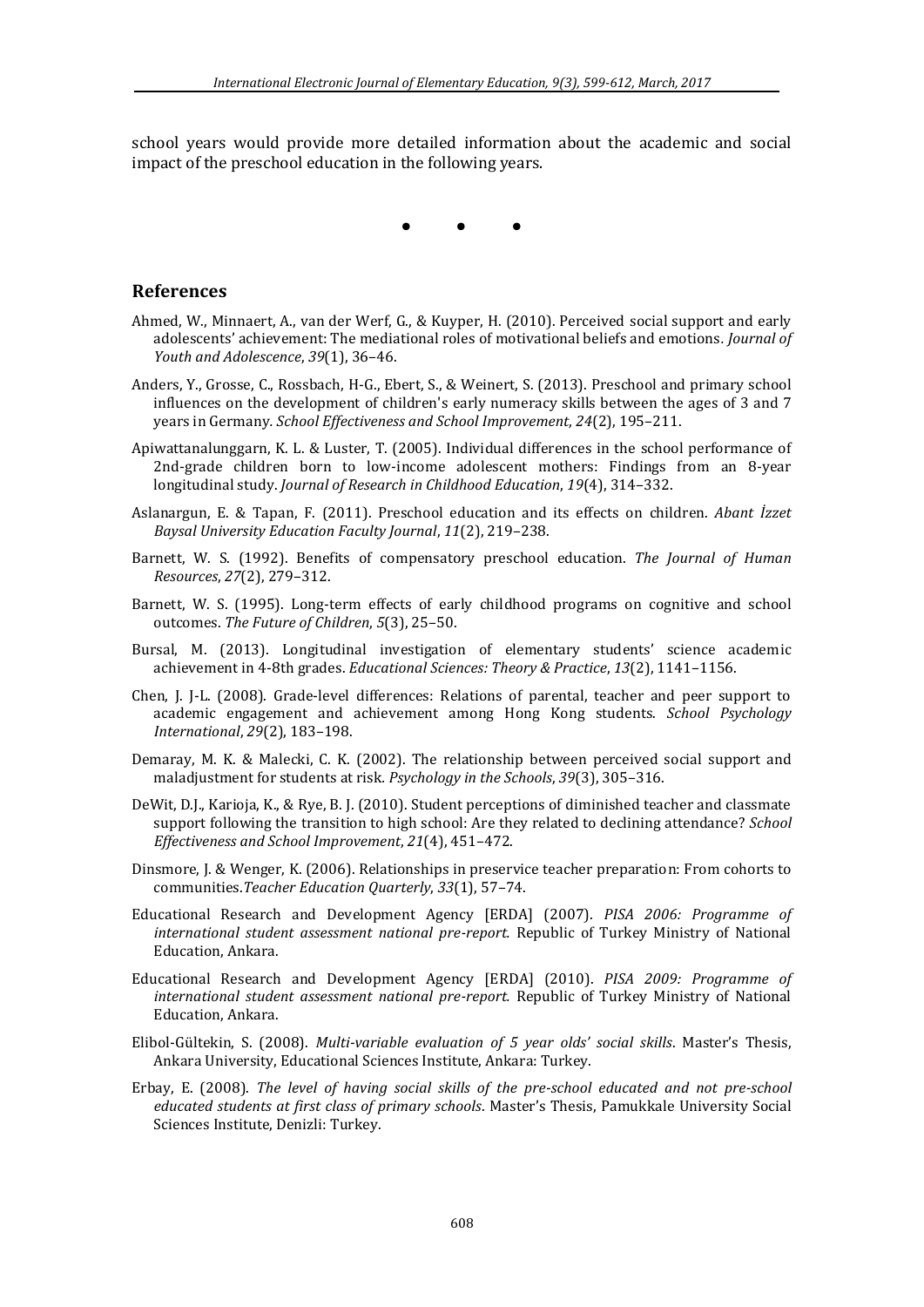- Erkan, S. (2011). A study on the school readiness of first graders from different socio-economic levels. *Hacettepe University Journal of Education*, *40*, 186–197.
- Ghaith, G. M. (2002). The relationship between cooperative learning, perception of social support, and academic achievement. *System*, *30*, 263–273.
- Gherasim, L. R., Butnaru, S., & Mairean, C. (2013). Classroom environment, achievement goals and maths performance: Gender differences*. Educational Studies, 39*(1), 1–12.
- Gorey, K. M. (2001). Early childhood education: A meta-analytic affirmation of the short- and longterm benefits of educational opportunity. *School Psychology Quarterly*, *16*(1), 9–30.
- Gormley Jr, W. T. (2000). Early childhood education and care regulation: A comparative perspective*. International Journal of Educational Research*, *33*, 55–74.
- Günindi, Y. (2015). Preschool children's perceptions of the value of affection as seen in their drawings*. International Electronic Journal of Elementary Education*, *7*(3), 371-382.
- Harwood, D., Bosacki, S., & Borcsok, K. (2010). An investigation of young children's perceptions of teasing within peer relations. *International Electronic Journal of Elementary Education*, *2*(2), 237-260.
- Işıkoğlu-Erdoğan, N. & Şimşek, Z. C. (2014). Investigation of school readiness of first grade children, parents and teachers. *International Journal of New Trends in Arts, Sports & Science Education*, *3*(2), 62–70.
- Johnson, D. W., Johnson, R. T., & Anderson, D. (1983). Social interdependence and classroom climate. *Journal of Psychology*, *114*, 135–142.
- Johnson, R. B. (1996). The effectiveness of preschool education on academic achievement. (ERIC Document Reproduction Service No. ED400069).
- Johnson, R. T. & Johnson, D. W. (1985). Student-student interaction: Ignored but powerful. *Journal of Teacher Education*, *36*, 22–26.
- Kamerman, S. B. (2000). Early childhood education and care: An overview of developments in the OECD countries*. International Journal of Educational Research*, *33*, 7–29.
- Ladd, G. W., Kochenderfer, B. J., & Coleman, C. C. (1996). Friendship quality as a predictor of young children's early school adjustment. *Child Development*, *67*(3), 1103–1118.
- Lanier, S. T. (2007). *Multiple aspects of children's perceptions of classroom peer support and adjustment*. Doctoral Dissertation: University of Maryland College Park.
- Malecki, C. K. & Demaray, M. K. (2002). Measuring perceived social support: Development of the child and adolescent social support scale (CASSS). *Psychology in the Schools*, *39*(1), 1–18.
- Martin, M. O., Mullis, I. V. S., Foy, P., & Stanco, G. M. (2012). TIMSS 2011 international results in science. International Study Center, Boston College, MA, USA.
- Melhuish, E., Quinn, L., Sylva, K., Sammons, P., Siraj-Blatchford, I., & Taggart, B. (2013). Preschool affects longer term literacy and numeracy: results from a general population longitudinal study in Northern Ireland. *School Effectiveness and School Improvement*, *24*(2), 234–250.
- Ministry of National Education (2015). *National education statistics: Formal education 2014/2015*. Republic of Turkey Ministry of National Education, Ankara.
- Moran, E. T. & Gonyea, T. (2003). The influence of academically-focused peer interaction on college students' development. (ERIC Document Reproduction Service No. ED478773).
- Mullis, I. V. S., Martin, M. O., Foy, P., & Arora, A. (2012). *TIMSS 2011 international results in mathematics*. International Study Center, Boston College, MA, USA.

OECD (2001). *Starting strong: Early childhood education and care*. OECD Publications.

- OECD (2010). *PISA 2009 results: Executive summary*. OECD Publications.
- OECD (2013). *PISA 2012 results in focus*. OECD Publications.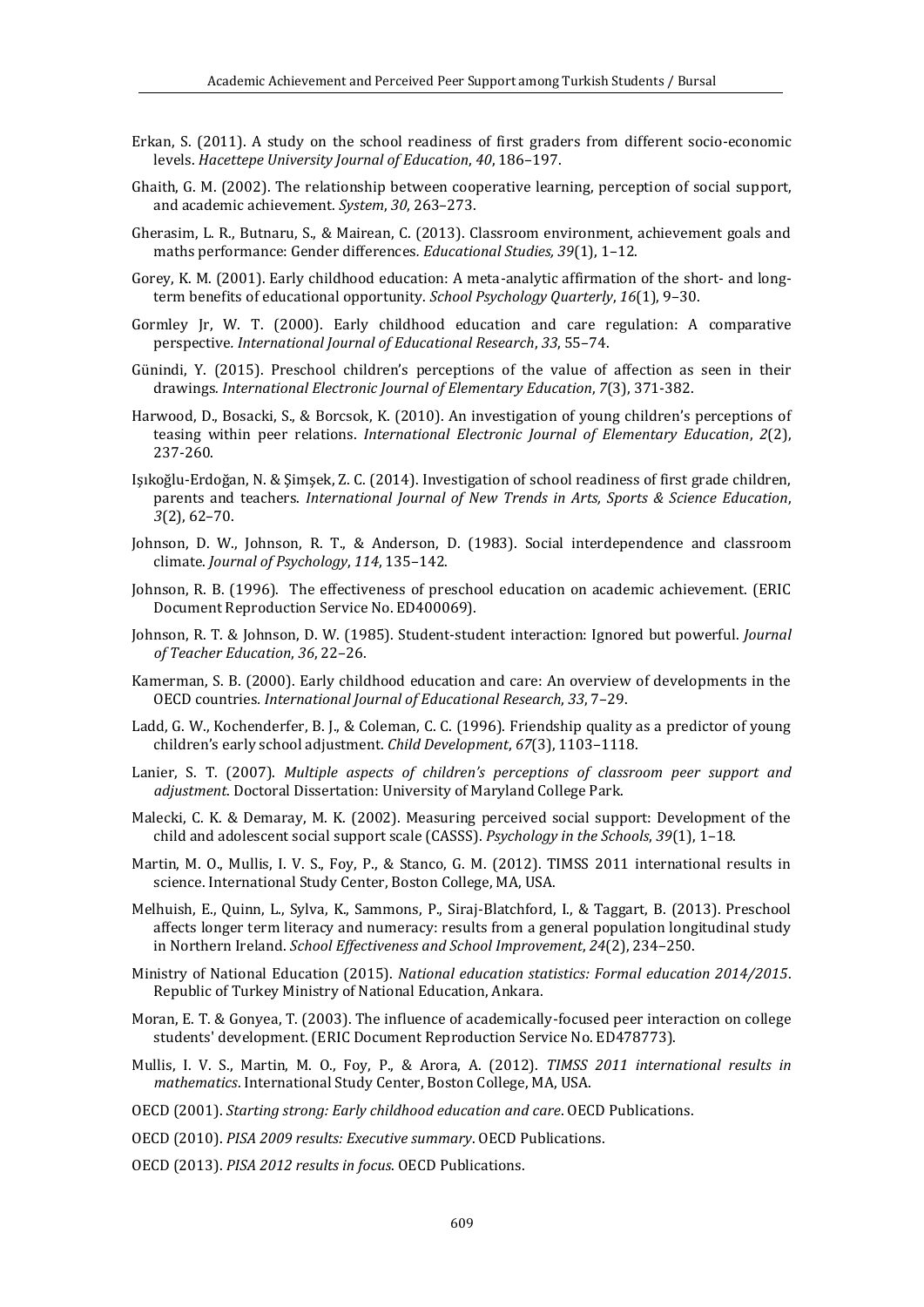- Oelsner, J., Lippold, M. A., & Greenberg, M. T. (2011). Factors influencing the development of school bonding among middle school students. *Journal of Early Adolescence*, *31*(3), 463-487.
- Pallant, J. (2007). *SPSS survival manual*. New York: Mc Graw Hill.
- Patrick, H., Ryan, A. M., & Kaplan, A. (2007). Early adolescents' perceptions of the classroom social environment, motivational beliefs, and engagement. *Journal of Educational Psychology*, *99*(1), 83–98.
- Plecha, M. (2002). The impact of motivation, student-peer, and student-faculty interaction on academic self-confidence. (ERIC Document Reproduction Service No. ED464149).
- Prince, D. L., Hare, R. D., & Howard, E. M. (2001). Longitudinal effects of kindergarten, *Journal of Research in Childhood Education*, *16*(1), 15–27.
- Ryan, A. M. & Patrick, H. (2001). The classroom social environment and changes in adolescents' motivation and engagement during middle school. *American Educational Research Journal*, *38*(2), 437–460.
- Sammons, P., Elliot, K., Sylva, K., Melhuish, E., Siraj-Blatchford, I., & Taggart, B. (2004). The impact of pre-school on young children's cognitive attainments at entry to reception. *British Educational Research Journal*, *30*(5), 691–712.
- Sammons, P., Siraj-Blatchford, I., Sylva, K., Melhuish, E., Taggart, B., & Elliot, K. (2005). Investigating the effects of pre-school provision: Using mixed methods in the EPPE research. *International Journal of Social Research Methodology*, *8*(3), 207–224.
- Schweinhart, L. J., Montie, J., Xiang, Z., Barnett, W. S., Belfield, C. R., & Nores, M. (2005). *The High/Scope Perry preschool study through age 40: Summary, conclusions, and frequently asked questions*. High/Scope Press,Ypsilanti: MI.
- Seifert, K. & Mandzuk, D. (2006). Student cohorts in teacher education: Support groups or intellectual communities? *Teachers College Record*, *108*(7), 1296–1320.
- Sylva, K. (2014) The role of families and pre-school in educational disadvantage. *Oxford Review of Education*, *40*(6), 680–695.
- Taner, M. & Başal, H. A. (2005). Compare language development in first grade primary school students from different socioeconomic levels who take and do not take pre-school education according to the gender. *Uludağ University the Journal of Education*, *18*(2), 395–420.
- Temple, J. A. & Reynolds, A. J. (2007). Benefits and costs of investments in preschool education: Evidence from the child–parent centers and related programs. *Economics of Education Review*, *26*, 126–144.
- Wentzel, K. R. (1991). Relations between social competence and academic achievement in early adolescence. *Child Development*, *62*, 1066–1078.
- Wentzel, K. R. (1998). Social relationships and motivation in middle school: The role of parents, teachers, and peers. *Journal of Educational Psychology*, *90*(2), 202–209.
- Wentzel, K. R. & Caldwell, K. (1997). Friendships, peer acceptance, and group membership: Relations to academic performance in middle school. *Child Development*, *68*(6), 1198–1209.
- Wentzel, K. R. & McNamara, C. C. (1999). Interpersonal relationships, emotional distress, and prosocial behavior in middle school. *Journal of Early Adolescence*, *19*(1), 114–125.
- Wood, E. & Bennett, N. (1999). Progression and continuity in early childhood education: Tensions and contradictions. *International Journal of Early Years Education*, *7*(1), 5–16.
- Yıldırım, H. H., Yıldırım, S., Yetişir, M. İ., & Ceylan, E. (2013). *PISA 2012 national pre-report.* Republic of Turkey Ministry of National Education, Ankara.
- Yoleri, S. (2016). Teacher-child relationships in preschool period: The roles of child temperament and language skills*. International Electronic Journal of Elementary Education*, *9*(1), 210-224.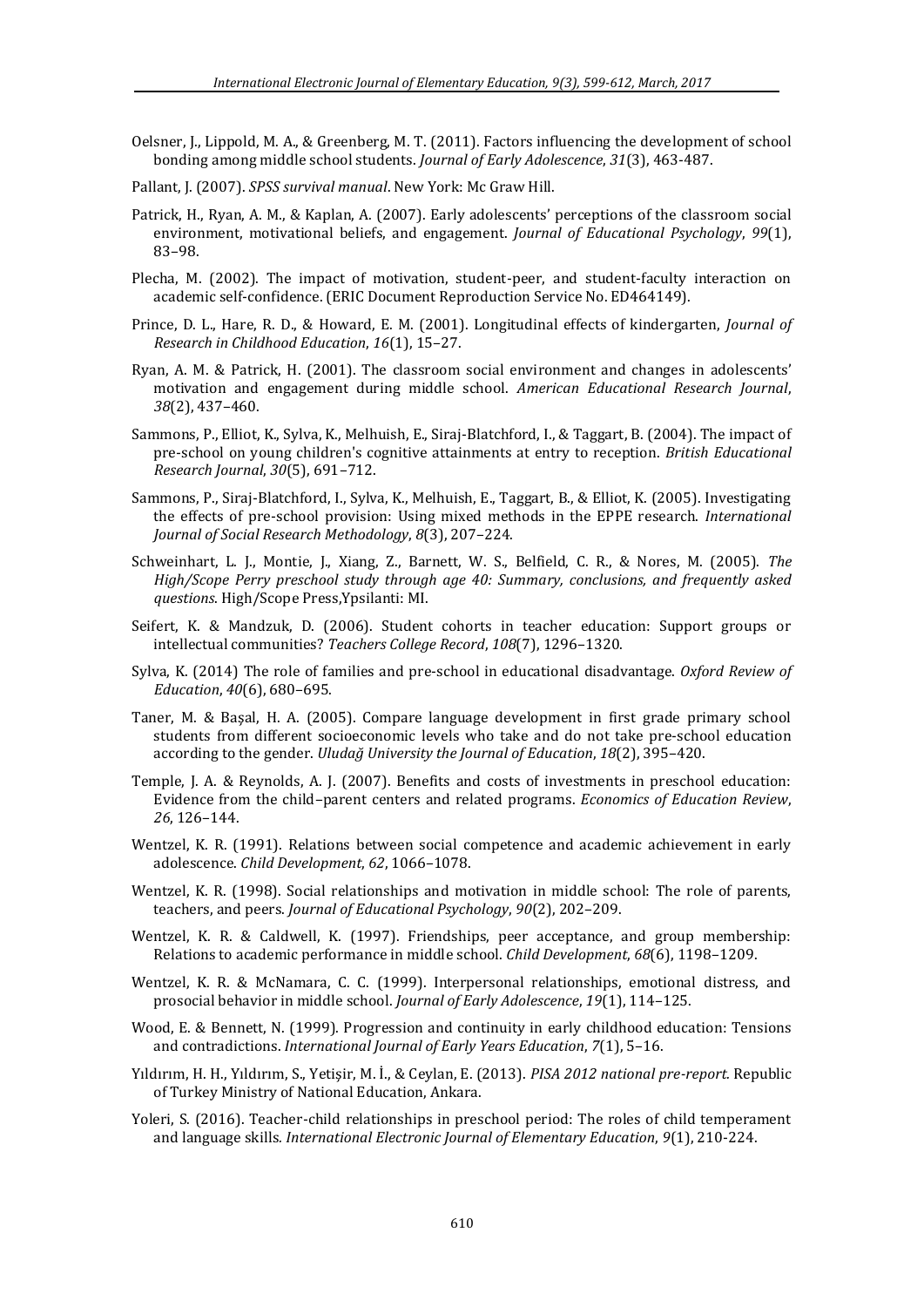- Yoleri, S. & Tanış, H. M. (2014). *Determination of the factors affecting adjustment levels of first class students at elementary school.* Karabuk University Journal of Institute of Social Sciences, *4*(2), 130–141.
- Yoshikawa, H. (1995). Long-term effects of early childhood programs on social outcomes and delinquency. *The Future of Children*, *5*(3), 51–75.
- Zitzmann, N. A. (2005). *Peer relations and academic achievement in early elementary school*. Master's Thesis: Louisiana State University.